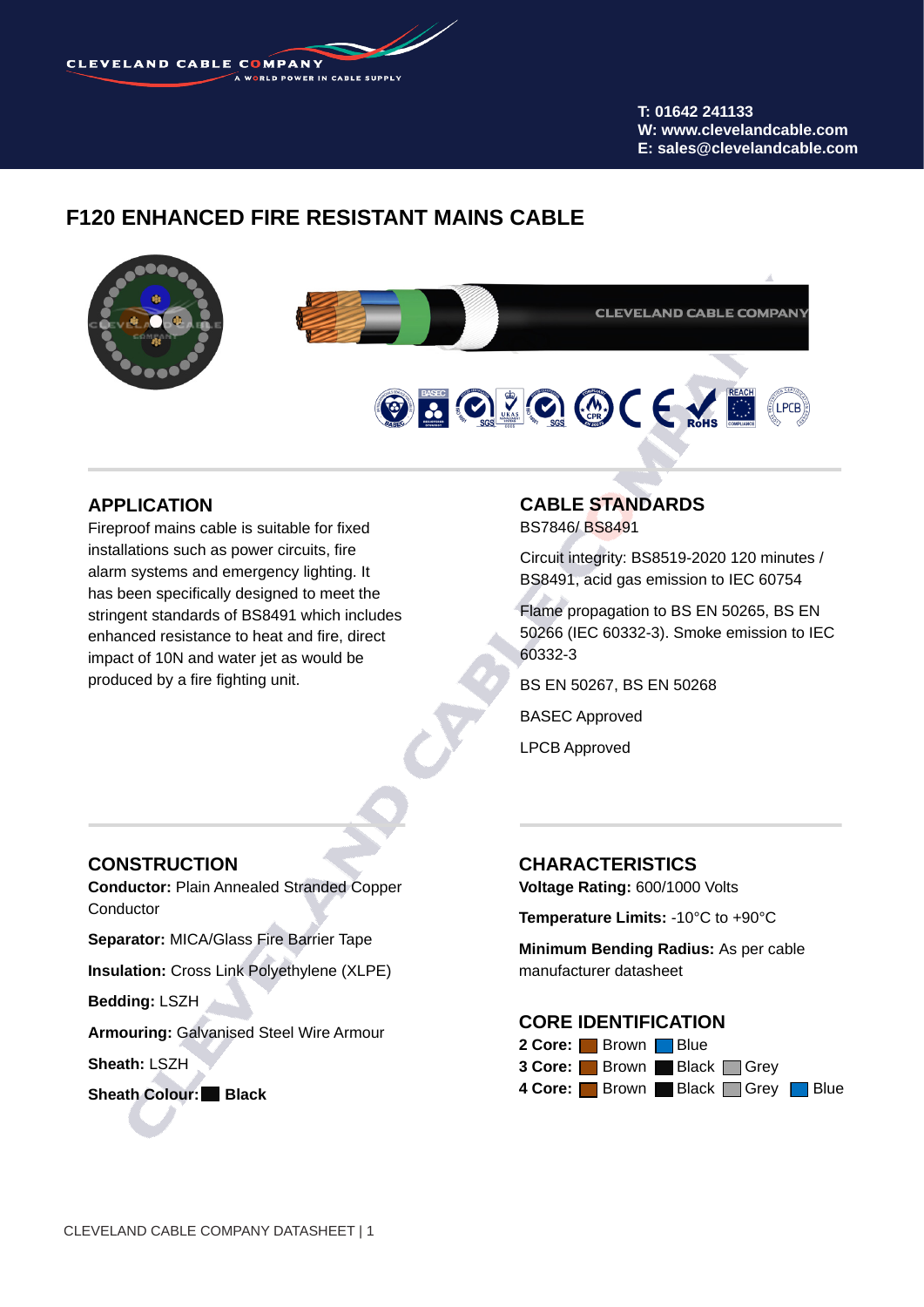W CLEVELAND CABLE COMPANY A WORLD POWER IN CABLE SUPPLY

> **T: 01642 241133 W: www.clevelandcable.com E: sales@clevelandcable.com**

# **F120 ENHANCED FIRE RESISTANT MAINS CABLE - DIMENSIONS**

| <b>CCC CODE</b> | <b>CONDUCTOR</b><br><b>SIZE</b><br>(MM <sup>2</sup> ) | <b>STRANDING</b><br>(MM) | <b>NUMBER OF</b><br><b>CORES</b> | <b>WEIGHT</b><br>(KG/KM) | <b>OUTSIDE</b><br><b>DIAMETER</b><br>(MM) | <b>GLAND SIZE</b><br>(MM) | <b>CMP FIRE RATED CLEAT</b><br><b>OPTIONS</b> |               | <b>THEMIS</b> |
|-----------------|-------------------------------------------------------|--------------------------|----------------------------------|--------------------------|-------------------------------------------|---------------------------|-----------------------------------------------|---------------|---------------|
|                 |                                                       |                          |                                  |                          |                                           |                           | <b>HELIOS</b>                                 | <b>SOLACE</b> | <b>CLEAT</b>  |
| FPE2X4          | 4                                                     | 7/0.85                   | 2                                | 871                      | 21.80                                     | 25                        | FPC1923                                       | 1BC1923HT     |               |
| FPE3X4          | 4                                                     | 7/0.85                   | 3                                | 966                      | 22.70                                     | 25                        | FPC1923                                       | 1BC1923HT     |               |
| FPE4X4          | 4                                                     | 7/0.85                   | 4                                | 959                      | 24.00                                     | 25                        | <b>FPC2327</b>                                | 1BC2327HT     |               |
| FPE2X6          | 6                                                     | 7/1.04                   | $\overline{2}$                   | 1001                     | 23.00                                     | 25                        | FPC1923                                       | 1BC1923HT     |               |
| FPE3X6          | 6                                                     | 7/1.04                   | 3                                | 1087                     | 23.80                                     | 25                        | FPC2327                                       | 1BC2327HT     |               |
| FPE4X6          | 6                                                     | 7/1.04                   | 4                                | 1252                     | 25.20                                     | 25                        | <b>FPC2327</b>                                | 1BC2327HT     |               |
| FPE2X10         | 10                                                    | 7/1.35                   | 2                                | 1060                     | 23.80                                     | 20                        | <b>FPC2327</b>                                | 1BC2327HT     |               |
| FPE3X10         | 10                                                    | 7/1.35                   | 3                                | 1180                     | 24.80                                     | 25                        | <b>FPC2327</b>                                | 1BC2327HT     |               |
| FPE4X10         | 10                                                    | 7/1.35                   | 4                                | 1350                     | 27.40                                     | 25                        | <b>FPC2732</b>                                | 1BC2732HT     |               |
| FPE2X16         | 16                                                    | 7/1.7                    | 2                                | 1290                     | 25.90                                     | 25                        | <b>FPC2327</b>                                | 1BC2327HT     |               |
| FPE3X16         | 16                                                    | 7/1.7                    | 3                                | 1460                     | 27.10                                     | 32                        | <b>FPC2732</b>                                | 1BC2732HT     |               |
| FPE4X16         | 16                                                    | 7/1.7                    | 4                                | 1690                     | 28.98                                     | 32                        | <b>FPC2732</b>                                | 1BC2732HT     |               |
| FPE2X25         | 25                                                    | 7/2.14                   | 2                                | 1640                     | 29.00                                     | 32                        | FPC2732                                       | 1BC2732HT     |               |
| FPE3X25         | 25                                                    | 7/2.14                   | 3                                | 2070                     | 31.10                                     | 32                        | FPC2732                                       | 1BC2732HT     |               |
| FPE4X25         | 25                                                    | 7/2.14                   | $\overline{4}$                   | 2410                     | 33.40                                     | 40                        | FPC3238                                       | 1BC3238HT     |               |
| FPE2X35         | 35                                                    | 7/2.52                   | $\overline{c}$                   | 2130                     | 31.90                                     | 32                        | FPC2732                                       | 1BC2732HT     |               |
| FPE3X35         | 35                                                    | 7/2.52                   | 3                                | 2480                     | 33.50                                     | 40                        | FPC3238                                       | 1BC3238HT     |               |
| FPE4X35         | 35                                                    | 7/2.52                   | $\overline{4}$                   | 2920                     | 36.10                                     | 40                        | FPC3238                                       | 1BC3238HT     |               |
| FPE2X50         | 50                                                    | 19/1.78                  | 2                                | 2030                     | 29.90                                     | 32                        | FPC2732                                       | 1BC2732HT     |               |
| FPE3X50         | 50                                                    | 19/1.78                  | 3                                | 2630                     | 33.20                                     | 40                        | FPC3238                                       | 1BC3238HT     |               |
| FPE4X50         | 50                                                    | 19/1.78                  | 4                                | 3280                     | 37.10                                     | 40                        | FPC3238                                       | 1BC3238HT     |               |
| FPE2X70         | 70                                                    | 19/2.14                  | 2                                | 2580                     | 33.30                                     | 40                        | FPC3238                                       | 1BC3238HT     |               |
| FPE3X70         | 70                                                    | 19/2.14                  | 3                                | 3400                     | 37.00                                     | 40                        | FPC3238                                       | 1BC3238HT     |               |
| FPE4X70         | 70                                                    | 19/2.14                  | 4                                | 4570                     | 45.50                                     | 50                        | <b>FPC3846</b>                                | 1BC4551HT     | 2BC038048HT   |
| FPE2X95         | 95                                                    | 19/2.52                  | 2                                | 3440                     | 37.20                                     | 40                        | FPC3238                                       | 1BC3238HT     |               |
| FPE3X95         | 95                                                    | 19/2.52                  | 3                                | 4550                     | 41.20                                     | 50S                       | <b>FPC3846</b>                                | 1BC3845HT     | 2BC038048HT   |
| FPE4X95         | 95                                                    | 19/2.52                  | $\overline{4}$                   | 5720                     | 46.40                                     | 50                        | FPC4651                                       | 1BC4551HT     | 2BC038048HT   |
| FPE2X120        | 120                                                   | 37/2.03                  | $\overline{2}$                   | 4050                     | 39.90                                     | 50S                       | <b>FPC3846</b>                                | 1BC3845HT     | 2BC038048HT   |
| FPE3X120        | 120                                                   | 37/2.03                  | 3                                | 5410                     | 44.40                                     | 50S                       | <b>FPC3846</b>                                | 1BC3845HT     | 2BC038048HT   |
| FPE4X120        | 120                                                   | 37/2.03                  | 4                                | 7270                     | 51.20                                     | 50                        | <b>FPC5157</b>                                | 1BC5158HT     | 2BC048058HT   |
| FPE2X150        | 150                                                   | 37/2.25                  | $\overline{2}$                   | 4740                     | 43.10                                     | 50S                       | <b>FPC3846</b>                                | 1BC3845HT     | 2BC038048HT   |
| FPE3X150        | 150                                                   | 37/2.25                  | 3                                | 6800                     | 49.30                                     | 50                        | FPC4651                                       | 1BC4551HT     | 2BC048058HT   |
| FPE4X150        | 150                                                   | 37/2.25                  | $\overline{4}$                   | 8580                     | 55.70                                     | 63S                       | <b>FPC5157</b>                                | 1BC5158HT     | 2BC048058HT   |
| FPE2X185        | 185                                                   | 37/2.52                  | 2                                | 6050                     | 48.10                                     | 50                        | FPC4651                                       | 1BC4551HT     | 2BC048058HT   |
| FPE3X185        | 185                                                   | 37/2.52                  | 3                                | 8140                     | 53.70                                     | 63S                       | FPC5157                                       | 1BC5158HT     | 2BC048058HT   |
| FPE4X185        | 185                                                   | 37/2.52                  | $\overline{4}$                   | 10300                    | 60.80                                     | 63                        | FPC5765                                       | 1BC5865HT     | 2BC058070HT   |
| FPE2X240        | 240                                                   | 61/2.25                  | $\overline{2}$                   | 7390                     | 52.40                                     | 50                        | FPC5157                                       | 1BC5158HT     | 2BC048058HT   |
| FPE3X240        | 240                                                   | 61/2.25                  | 3                                | 10040                    | 58.80                                     | 63                        | FPC5765                                       | 1BC5865HT     | 2BC058070HT   |
| FPE4X240        | 240                                                   | 61/2.25                  | 4                                | 12800                    | 66.50                                     | 75S                       | $\blacksquare$                                | 1BC6571HT     | 2BC058070HT   |
| FPE2X300        | 300                                                   | 61/2.52                  | $\overline{2}$                   | 8760                     | 56.50                                     | 63S                       | FPC5157                                       | 1BC5158HT     | 2BC048058HT   |
| FPE3X300        | 300                                                   | 61/2.52                  | 3                                | 12020                    | 63.50                                     | 63                        | FPC5765                                       | 1BC5865HT     | 2BC058070HT   |
| FPE4X300        | 300                                                   | 61/2.52                  | $\overline{4}$                   | 15410                    | 72.10                                     | 75                        |                                               |               | 2BC070083HT   |
| FPE3X400        | 400                                                   | 61/2.85                  | 3                                | 14820                    | 70.10                                     | 75S                       |                                               | 1BC6571HT     | 2BC070083HT   |
| <b>FPE4X400</b> | 400                                                   | 61/2.85                  | 4                                | 19910                    | 81.30                                     | 90                        |                                               |               | 2BC070083HT   |